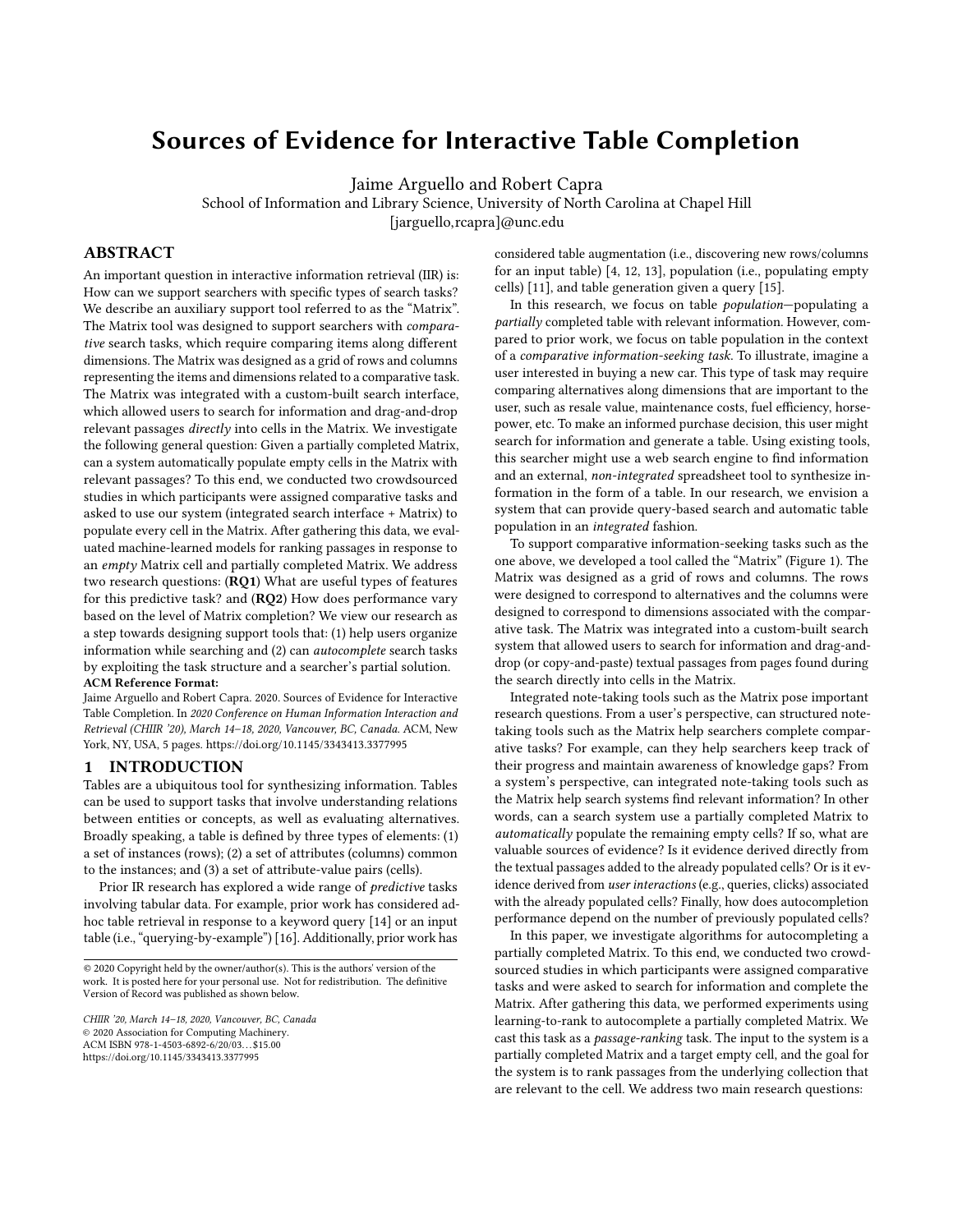- ' RQ1: What types of evidence are most effective for ranking passages for an empty Matrix cell? Using a learning-to-ranking framework, we evaluate different types of features for ranking passages for a given target cell and partially completed Matrix. We compare features derived from other cells in the same row vs. other cells in the same column as the target empty cell. Additionally, we compare features derived from passages added to other cells vs. search interactions associated with other cells.
- ' RQ2: How does passage-ranking effectiveness vary based on the number of Matrix cells already populated?

## 2 RELATED WORK

Prior work has focused on different predictive tasks involving tabular data, including table augmentation (i.e., finding new rows/columns) [\[4,](#page-4-3) [11,](#page-4-6) [13\]](#page-4-5), table population (i.e., populating empty cells) [\[11\]](#page-4-6), and endto-end table generation given a keyword query [\[15\]](#page-4-7).

Discovering new table rows (i.e., entities) is closely related to the task of entity set expansion—finding new entities of the same type as a set of input "seeds". Approaches to entity set expansion exploit the fact that related entities appear in similar contexts—are surrounded by similar words [\[3\]](#page-4-8), are embedded in similar markup text (e.g., HTML) [\[10\]](#page-4-9), have similar attributes in a knowledge base [\[1\]](#page-4-10), and appear in the same columns in a corpus of tables [\[9\]](#page-4-11). Beyond entity expansion, prior work has also focused on attribute expansion (i.e., columns) and table population (i.e., cells). Kopliku et al. [\[4\]](#page-4-3) focused on attribute expansion given two types of input: a single entity (e.g., U.S.A.) or a set of related entities (e.g., U.S.A., Canada, Mexico). To this end, their approach aimed to discover new attributes using a large table corpus. The system achieved greater performance when given a set of entities (vs. only one). Zhang and Balog [\[13\]](#page-4-5) proposed algorithms for both entity and attribute expansion given an input table. New entities/attributes were discovered using DBPedia and a large table corpus. Results found that new attributes (i.e., columns) could be used to discover new entities (i.e., rows) and vice-versa. Yakout et al. [\[11\]](#page-4-6) developed a system for augmenting an input table with new columns (along with column headings and populated cells). Their approach used machine learning to match the input table with related tables in a large table corpus. Zhang and Balog [\[12\]](#page-4-4) developed a system for end-to-end table generation given a keyword query. The task was decomposed into three subtasks: (1) finding entities, (2) finding attributes, and (3) cell population. Subtasks 1 and 2 were performed iteratively, leveraging the current set of entities/attributes to find other entities/attributes. Cell population was performed heuristically. DBPedia and a large table corpus were used to support all three subtasks. 2 **RELATIED WORKS**<br>
Trior work has focused on different predictive tasks involving tabu-<br>
In 131, tabk population (i.e., phylading empty cells) [11], and ema<sup>1</sup><br>
I.1, 131, tabk population (i.e., phylading empty cells) [11

In relation to this prior work, our research focuses on table population—finding relevant information for empty cells in an input table. However, compared to prior work, our problem setting is novel in several ways. First, the studies above focused on entitybased tables (e.g., Pink Floyd albums) in which the cells contain entities (e.g., record label), numerical values (e.g., release date), or short spans of text describing attribute values (e.g., hit song). In our case, the table cells contain textual passages (1-4 sentences) from an underlying document collection. Second, in our setting, table cells can have multiple (even many) relevant passages in the collection. Third, we focus on table population in the context of interactive

<span id="page-1-0"></span>

#### Figure 1: Matrix Tool

textual passages in other cells as well as features derived from search interactions that resulted in specific passages being added to other cells. Finally, all the research above used structured data sources (i.e., table corpora and knowledge bases) to inform the cell population task. Using structured data sources influences the nature of the task. For example, cell population boils down to finding the right attribute-value in a knowledge base or the right cell in a table corpus. In our case, the task is to rank passages from an unstructured textual corpus using evidence from the partially completed table.

# 3 USER STUDIES

Search Interface and Matrix Tool: To investigate algorithms for interactive table completion, we developed a system with two integrated components: (1) a custom-build search interface and (2) the Matrix (Figure [1\)](#page-1-0). The Matrix was developed as an experimental tool to support users with comparative search tasks. The Matrix was designed as a table of rows and columns, where the rows are the items being compared and the columns are the dimensions. In our studies (described below), participants were asked to search for information and drag-and-drop relevant passages into cells in the Matrix. Participants could access the Matrix by clicking an "Open Matrix Tool" button on the search interface. Clicking this button displayed the Matrix in a pop-up window. We used Javascript to instrument the drag-and-drop functionality of the system—allowing participants to drag-and-drop a passage from a landing page (rendered by our system) into a Matrix cell. Additionally, we used Javascript to log user interactions on the search interface and Matrix.

Overview of Studies: Two studies (Study 1 and 2) were conducted to gather user interaction data from searchers completing the Matrix for a given task. Both studies were run on Amazon Mechanical Turk (Mturk). Study 1 and 2 had the same protocol but involved different search tasks and document collections. Study 1 used the New York Times (NYT) corpus distributed by the LDC and Study 2 used the TREC Washington Post (WAPO) corpus distributed by NIST. In both studies, participants were assigned comparative tasks that required comparing three items along three dimensions. The exact items/dimensions were specified in the task description. For example, one of our tasks asked participants to compare three specific plane crashes/incidents across three dimensions: (1) location of incident, (2) number of injuries/casualties, and (3) cause of incident. We developed 40 tasks (20 per study).

As the main objective of the task, participants were asked to search for information using the custom-built search system and drag-and-drop at least one relevant passage into each Matrix cell.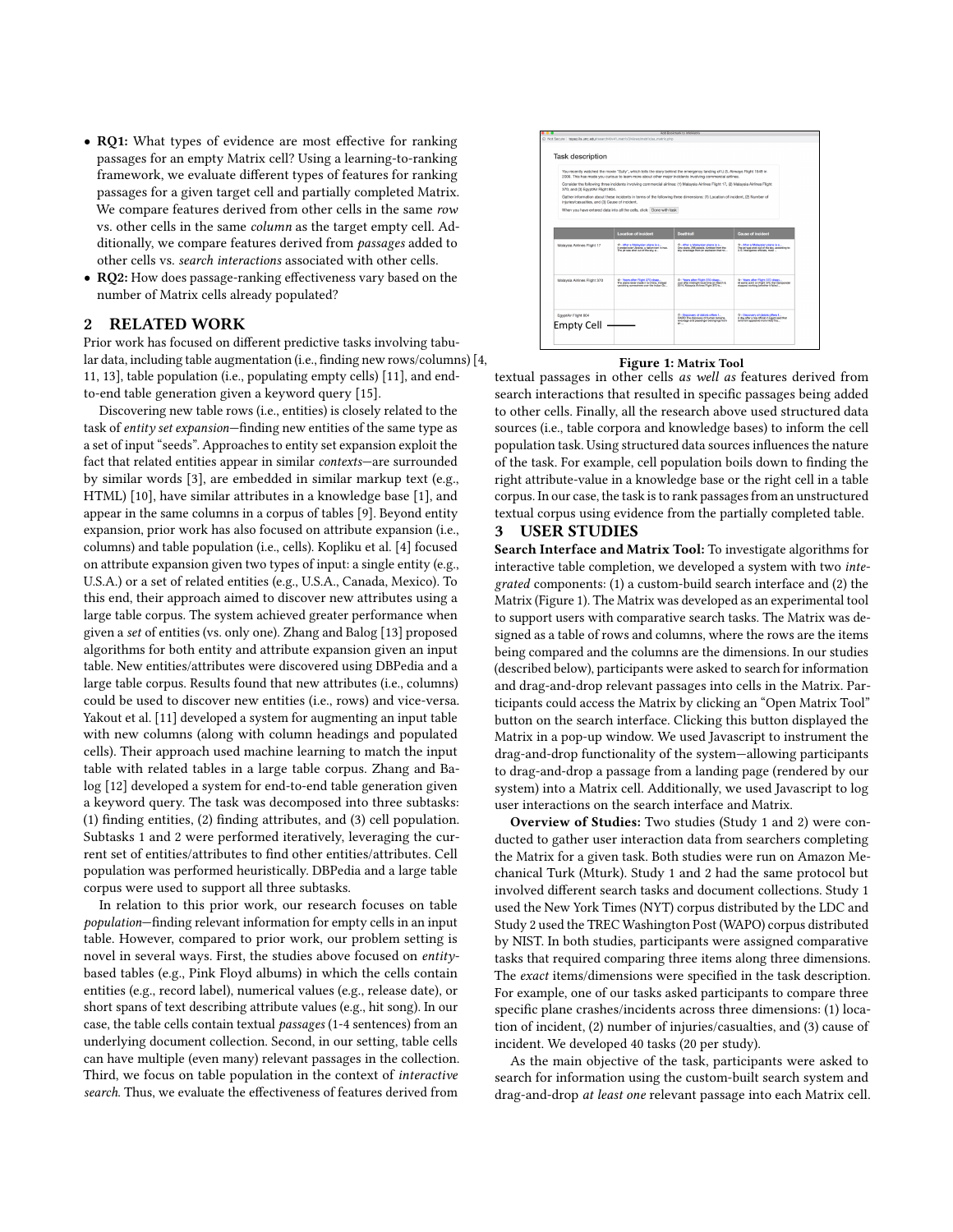Participants could issue queries and filter search results by year and by topic. The interface retrieved results using Lucene's implementation of the query-likelihood model with Dirichlet smoothing.

Protocol: Study 1 and 2 followed the same protocol. Each Mturk Human Intelligence Task (HIT) involved completing a  $3 \times 3$  Matrix for a comparative task. Before accepting the HIT, participants were provided with instructions and a video introducing the Matrix. Upon accepting the HIT, participants were directed to the main search interface, which included an "Open Matrix Tool" button. Clicking this button displayed a pop-up window with the task description, the (initially empty) Matrix, and a "Done with Task" button. The Matrix contained labeled rows/columns for the three items/dimensions associated with the assigned task. After searching for information and adding passages to every Matrix cell, participants could click the "Done with Task" button to receive a completion code and submit the HIT. Participants were compensated US\$3.00 per HIT. Each task was completed by 20 workers, for a total of 800 search sessions (i.e., 2 studies  $\times$  20 tasks per study  $\times$  20 sessions per task). Tasks were assigned randomly except that participants could not complete the same task more than once.

### 4 ALGORITHMS AND FEATURES

Given the data gathered for Studies 1 and 2, we evaluated models for ranking passages for a specific empty cell, denoted as  $(i, j)$ . Conceptually, one could view each target cell  $(i, j)$  as a "query" comprised of information from other cells in the Matrix. In this respect, each study produced 3,600 "queries" for training and testing (i.e., 20 tasks per study  $\times$  20 redundant sessions per task  $\times$  9 cells per completed matrix). For the purpose of ranking passages for a target matrix cell  $(i, j)$ , we used a learning-to-rank framework. We used the implementation of Coordinate Ascent [\[5\]](#page-4-12) available with the Lemur RankLib toolkit.

We explain our approach and features using the following notation. First, let  $(i, j)$  denote the empty cell for which we want to rank passages. Let *i* and *j* the cell's row and column. Given  $(i, j)$ , let  $P(i,j)$  denote the set of candidate passages to rank and  $p$  denote a single passage in  ${\mathcal P}_{(i,j)}.$  Every passage dropped into a matrix cell originated from a specific document. We use  $doc(p)$  to denote the document containing  $p$ . Similarly, every dropped passage originated from a participant issuing a query and clicking on a search result. We use  $\overline{Q_{(i,\neg j)}}$  and  $\overline{Q_{(\neg i,j)}}$  to denote the set of queries resulting in passages added to other cells in row *i* and other cells in column j. Similarity, we use  $C_{(i, \neg j)}$  and  $C_{(\neg i, j)}$  to denote the set of clicked snippets resulting in passages added to other cells in row  $i$  and  $other$  cells in column  $j$ . We generated three categories of features. Our features assume that passages relevant to  $(i, j)$  are similar or related to passages added to *other* cells in row  $i$  and column  $j$ .

Label Features: We generated 6 features from the row and column labels associated with cell  $(i, j)$ . To generate these features, we treated the row/column labels as queries and ranked passages/documents using the query-likelihood model.

- (1) Given the label for row *i*, the reciprocal rank of  $p$ .
- (2) Given the label for column  $i$ , the reciprocal rank of  $p$ .
- (3) Given the concatenated labels for  $i$  and  $j$ , the reciprocal rank of  $p$ .
- (4) Given the label for row *i*, the reciprocal rank of  $doc(p)$ .
- (5) Given the label for column *j*, the reciprocal rank of  $doc(p)$ .
- (6) Given the concatenated labels for i and j, the reciprocal rank of  $doc(p)$ .

Passage Features: We generated 34 features from passages added to other cells in row  $i$  and other cells in column  $j$ . For each of the first 8 items below, we generated 4 features by considering the min, max, mean, and st. dev. of comparisons with other passages in the same row/column. To compute the GloVe cosine similarity features, we used the pre-trained GloVe word embeddings [\[7\]](#page-4-13) and represented each passage/snippet using its TF.IDF-weighted average word embedding [\[6\]](#page-4-14).

- (1) TF.IDF cosine similarity between  $p$  and other passages in row  $i$ .
- (2) TF.IDF cosine similarity between  $p$  and other passages in column  $j$ .
- (3) GloVe cosine similarity between  $p$  and other passages in row  $i$ .
- (4) GloVe cosine similarity between  $p$  and other passages in column  $j$ .
- (5) Jaccard similarity between categories associated with  $doc(p)$  and documents associated with other passages in row  $i$ .
- (6) Jaccard similarity between categories associated with  $doc(p)$  and documents associated with other passages in column  $j$ .
- (7) Publication year difference between  $doc(p)$  and documents associated with other passages in row  $i$ .
- (8) Publication year difference between  $doc(p)$  and documents associated with other passages in column  $j.$
- (9) Number of passages in row *i* that also originated from  $doc(p)$ .
- (10) Number of passages in column *j* that also originated from  $doc(p)$ .

Interaction Features: We generated 32 user interaction features that considered the queries and clicks that resulted in passages being added to *other* cells in row  $i$  and column  $j$ . For each of the 8 items below, we generated 4 features by considering the min, max, mean, and st. dev. of comparisons with queries/clicks that resulted in passages dropped into other cells in same row/column.

- (1) Given queries in  $Q_{(i,-j)}$ , reciprocal rank of  $p$ .
- (2) Given queries in  $Q_{(-i,j)}$ , reciprocal rank of p.
- (3) Given queries in  $Q_{(i, -j)}$ , reciprocal rank of  $doc(p)$ .
- (4) Given queries in  $Q_{(-i,j)}$ , reciprocal rank of  $doc(p)$ .
- (5) TF.IDF cosine similarity between  $p$  and snippets in  $C_{(i, \neg j)}$ .
- (6) TF.IDF cosine similarity between  $p$  and snippets in  $C_{(-i,j)}$ .
- (7) GloVe cosine similarity between  $p$  and snippets in  $C_{(i, -j)}$ .
- (8) GloVe cosine similarity between  $p$  and snippets in  $C_{(-i,j)}$ .

#### 5 EVALUATION METHODOLOGY

We trained and tested models to rank passages for a given matrix cell  $(i, j)$ . Relevance labels for training/testing were derived from passages added to cell  $(i, j)$  by any of the 20 participants who completed the same task. All passages added to  $(i, j)$  were considered relevant and all others not relevant. To generate candidate passages  $\mathcal{P}_{(i,j)}$  for  $(i, j)$ , we constructed a "query" by concatenating the row/column labels and included all passages from the top-100 documents. Models were trained/tested using 20-fold cross-validation (separately for the NYT and WAPO testbeds). To test the generalizability of models to new tasks, each training fold included data from 19 tasks and each test fold included data for the held-out task.

#### 6 RESULTS

Table [1](#page-3-0) shows NDCG@30 performance for both evaluation testbeds, Study 1 (NYT corpus and tasks) and Study 2 (WAPO corpus and tasks). The columns in Table [1](#page-3-0) correspond to models trained using different sets of features (RQ1). Column ALL indicates performance for models trained using all features. The rows correspond to models trained under different levels of Matrix completion (RQ2), from 8 populated cells (only  $(i, j)$  empty) to only 1 populated cell. The percentage values indicate the percentage drop in performance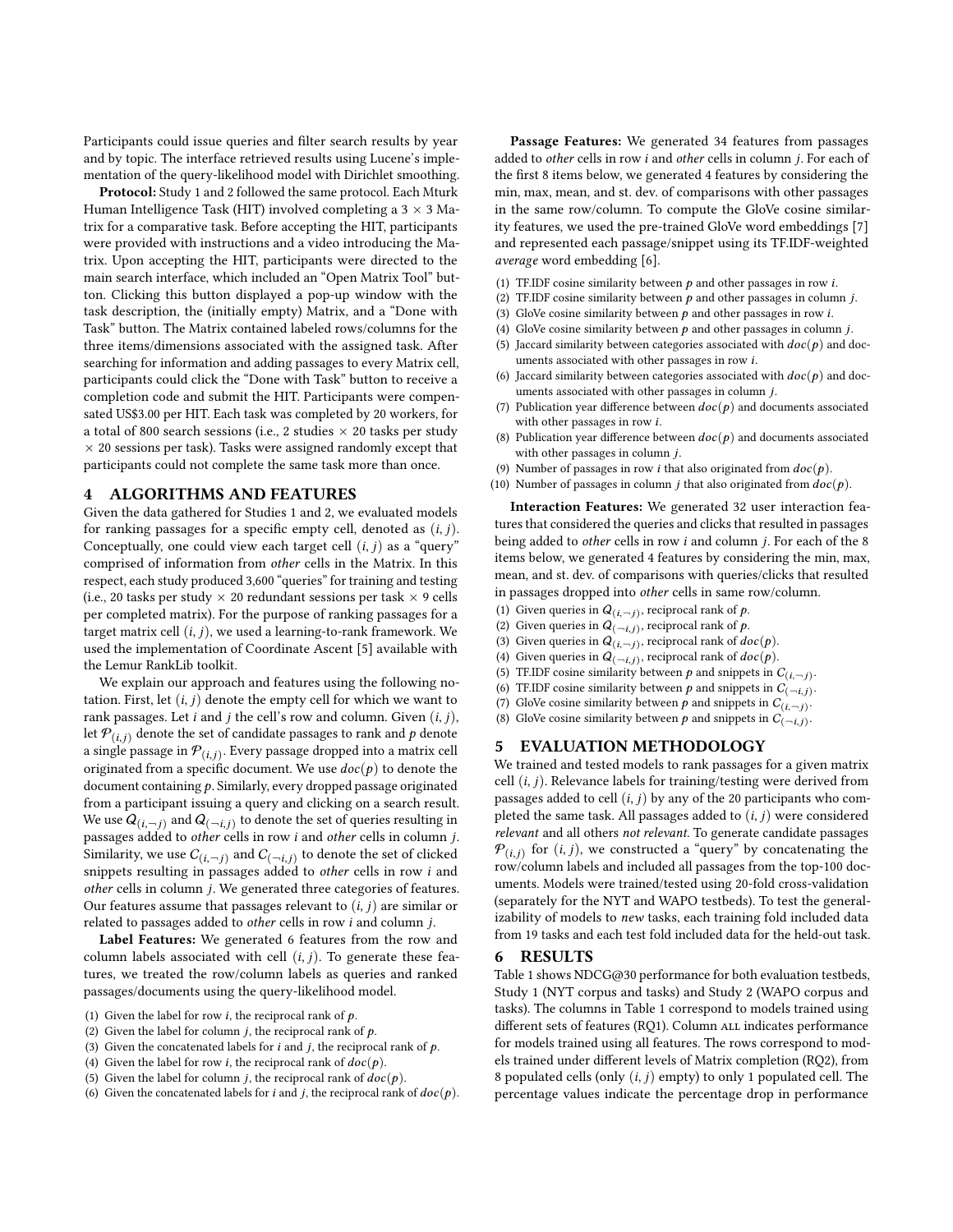compared to all for the same row (i.e., same level of Matrix completion). Statistical significance was tested using the randomization test [\[8\]](#page-4-15). Symbol ' $\triangledown$ ' denotes a statistically significant difference compared to ALL after Bonferroni correction. Given our large dataset  $(3,600$  target cells  $(i, j)$  per testbed), most differences were significant (even after correction). Thus, we focus our attention on large performance differences. With respect to RQ1 and RQ2, results on both testbeds found similar trends.

RQ1: To investigate RQ1, we conducted two different feature ablation analyses. Our approach to passage-ranking assumes that relevant passages for cell  $(i, j)$  are similar (or related) to other passages in row  $i$  and column  $j$ . Thus, our first ablation analysis compares models trained using only features derived from the same row (ONLY.ROW) versus only features derived from the same column (only.col). Our results suggest two main trends. First, both groups of features added value. Ignoring row features (ONLY.COL) and ignoring column features (ONLY.ROW) both resulted large drops in performance compared to ALL. Second, row features were much more predictive than column features ( $ONLY.ROW \gg ONLY.COL$ ). Recall that rows corresponded to items and columns to dimensions.

Our second ablation analysis compares models using different groups of features: label, passage, and interaction features. Our results suggest three main trends. First, using label features alone (ONLY.LABEL) produced the worst performance (ALL  $\gg$  ONLY.LABEL). Second, passage features contributed more to performance than interaction features (label+pass > label+inter). Finally, interaction features provided some value (LABEL+INTER > ONLY.LABEL), but not when we also included passage features (ALL  $\approx$  LABEL+PASS). In other words, interaction features did not contribute valuable evidence that was complementary to passage features.

RQ2: Table [1](#page-3-0) shows performance for different levels of table completion. Our RQ2 results suggest three main trends. As expected, passage-ranking performance improves as the Matrix is more complete. Second, this trend was observed for all models using features derived from Matrix cells (ALL, ONLY.ROW, ONLY.COL, LABEL+PASS, LABEL+INTER). The same trend was not observed for label features because they do not rely on other cells being populated. Slight variations for ONLY.LABEL are due to the random parameter initialization in the Coordinate Ascent algorithm. Third, as the Matrix is completed, performance increases at a slower rate (i.e., diminishing marginal returns). To illustrate, across all feature-combinations, the difference in performance between 1 and 2 populated cells is greater than between 7 and 8 populated cells.

### 7 DISCUSSION AND CONCLUSION

Our results have implications for designing tools such as the Matrix. Row vs. Column Features: Our passage-ranking approach assumes that passages relevant to an empty cell are similar (or related) to passages added to other cells in the same row (item) and column (dimension). Our RQ1 results validate this assumption (ALL > only.row, only.col). Thus, Passage-ranking algorithms should harness evidence from the same row/column as an empty cell.

While both feature types helped, row features were more predictive than column features (ONLY.ROW  $\gg$  ONLY.COL). We see two possible explanations for this trend. In our case, items were typically concrete nouns with specific names (e.g., Hurricane Katrina). Conversely, many of our dimensions were abstract concepts with more

Table 1: Passage-ranking performance (NDCG@30).

<span id="page-3-0"></span>

| cells           |      | ONLY.ROW                         | ONLY.COL                   | ONLY.LABELS                      | LABELS+INTER                     | LABELS+PASS              |
|-----------------|------|----------------------------------|----------------------------|----------------------------------|----------------------------------|--------------------------|
| pop.            | ALL  | (no col)                         | (no row)                   | (no pass/inter)                  | (no pass)                        | (no inter)               |
| 8               | .299 | .230 $(-23.1\%)$                 | .100 $(-66.6\%)$           | $.197 (-34.1\%)$                 | $.240 (-19.7\%)$                 | $.296(-1.0\%)$           |
| 7               | .290 | .223 (-23.1%) $\sqrt{ }$         | .098 $(-66.2\%)$           | .200 $(-31.0\%)^{\nabla}$        | .238 $(-17.9\%)$                 | $.287(-1.0\%)$           |
| 6               | .281 | .217 (-22.8%) $^{\triangledown}$ | $.092 (-67.3\%)$           | $.199 (-29.2\%)$                 | .234 $(-16.7\%)^{\nabla}$        | $.278(-1.1\%)$           |
| 5               | .272 | .210 (-22.8%) $\sqrt{9}$         | $.082 (-69.9\%)$           | .198 $(-27.2\%)$                 | .232 $(-14.7\%)$                 | $.269(-1.1\%)$           |
| $\overline{4}$  | .261 | $.205 (-21.5\%)$                 | $.071 (-72.8\%)$           | .198 $(-24.1\%)^{\nabla}$        | .225 $(-13.8\%)^{\nabla}$        | .260 $(-0.4\%)$          |
| 3               | .247 | .194 (-21.5%) $\sqrt{ }$         | $.057$ (-76.9%) $\sqrt{9}$ | .197 (-20.2%) $^{\triangledown}$ | .219 (-11.3%) $\sqrt{ }$         | .243 (-1.6%) $\sqrt{ }$  |
| $\overline{c}$  | .233 | .188 (-19.3%) $\sqrt{ }$         | .042 $(-82.0\%)^{\nabla}$  | .200 (-14.2%) $\sqrt{2}$         | .214 $(-8.2\%)$                  | $.235(0.9\%)$            |
| 1               | .217 | .175 (-19.4%) $\sqrt{ }$         | .025 (-88.5%) $\sqrt{ }$   | .198 (-8.8%) $\sqrt{ }$          | .204 (-6.0%) $\sqrt{ }$          | $.214(-1.4\%)$           |
| (a) NYT Results |      |                                  |                            |                                  |                                  |                          |
|                 |      |                                  |                            |                                  |                                  |                          |
| cells           |      | ONLY.ROW                         | ONLY.COL                   | ONLY.LABELS                      | LABELS+INTER                     | LABELS+PASS              |
| pop.            | ALL  | (no col)                         | (no row)                   | (no pass/inter)                  | (no pass)                        | (no inter)               |
| 8               | .345 | .294 (-14.8%) $\sqrt{ }$         | $.095$ (-72.5%) $\sqrt{9}$ | .227 $(-34.2\%)$                 | .293 $(-15.1\%)^{\nabla}$        | .339 $(-1.7\%)^{\nabla}$ |
| 7               | .337 | $.288(-14.5\%)$                  | $.091 (-73.0\%)$           | .227 $(-32.6\%)^{\nabla}$        | .287 (-14.8%) $^{\triangledown}$ | .331 $(-1.8\%)^{\nabla}$ |
| 6               | .329 | .281 $(-14.6\%)$                 | $.086 (-73.9\%)$           | .229 (-30.4%) $^{\triangledown}$ | .282 (-14.3%) $\sqrt{ }$         | .323 $(-1.8\%)^{\nabla}$ |
| 5               | .318 | .272 (-14.5%) $\sqrt{ }$         | $.079$ (-75.2%) $\sqrt{9}$ | .226 (-28.9%) $^{\triangledown}$ | $.279(-12.3\%)$                  | $.315(-0.9\%)$           |
| $\overline{4}$  | .305 | .261 $(-14.4\%)$                 | $.068$ (-77.7%) $\sqrt{ }$ | .227 (-25.6%) $^{\triangledown}$ | .274 $(-10.2\%)^{\nabla}$        | .302 $(-1.0\%)$          |
| 3               | .293 | $.249 (-15.0\%)$                 | $.062$ (-78.8%) $\sqrt{9}$ | .229 (-21.8%) $^{\triangledown}$ | .268 (-8.5%) $\sqrt{ }$          | $.288(-1.7\%)$           |
| $\overline{c}$  | .278 | $.235 (-15.5\%)$                 | $.049 (-82.4\%)$           | $.227(-18.3\%)^{\nabla}$         | .261 $(-6.1\%)^{\nabla}$         | $.279(0.4\%)$            |
| 1               | .259 | .223 (-13.9%) $\sqrt{ }$         | .035 (-86.5%) $\sqrt{ }$   | .235 (-9.3%) $\sqrt{ }$          | .245 (-5.4%) $\sqrt{ }$          | .257 (-0.8%) $\sqrt{ }$  |

varied language (e.g., government response). Results from prior research also suggest that searching for specific items is easier than specific dimensions [\[2\]](#page-4-16). A second possibility is that documents tend to focus on items (e.g., entities or events) rather than dimensions. This is certainly the case for news articles.

Passage vs. Interaction Features: Our RQ1 results suggest that both passage and interaction features provided valuable evidence for ranking passages (LABELS+PASS, LABELS+INTER > LA-BELS.ONLY). This trend suggests that passages relevant to an empty cell are not only similar to other passages in the same row/column in a "text similarity" sense. They were also found by participants using similar search interactions (e.g., similar queries and clicked results). While both feature types helped, interaction features did not contribute evidence that was complementary to passage features (ALL  $\approx$ LABEL+PASS). Future work will consider other types of interaction features that may provide complementary evidence.

Effects of Matrix Completion: As expected, passage-ranking performance improved as the Matrix was more complete (RQ2). This result suggests that interactive table population systems such as the Matrix should be more confident as more data is added to the table. Interestingly, as the Matrix was more complete, performance improved with slightly diminishing marginal returns.

Concluding Remarks: The Matrix tool was developed to help users organize information during comparative tasks. It is an example of a structured note-taking tool that can be integrated into a search system to assist users with specific task types. Our results suggest that systems may be able to exploit the structure of a task to autocomplete a user's partial solution.

While our results are encouraging, open questions remain. In future work, we will evaluate the Matrix tool from a searcher's perspective. For example, does the Matrix help searchers track their progress and maintain awareness of gaps in knowledge? Future work may also consider other tools designed to autocomplete tasks with different types of structure. For example, imagine a tool that helps searchers organize information into clusters during exploratory search tasks. Such a tool may be able to use the information in the current set of clusters (and associated interaction data) to retrieve related documents/passages.

Acknowledgements: This research was supported by NSF grants IIS-1552587 and IIS-1451668.